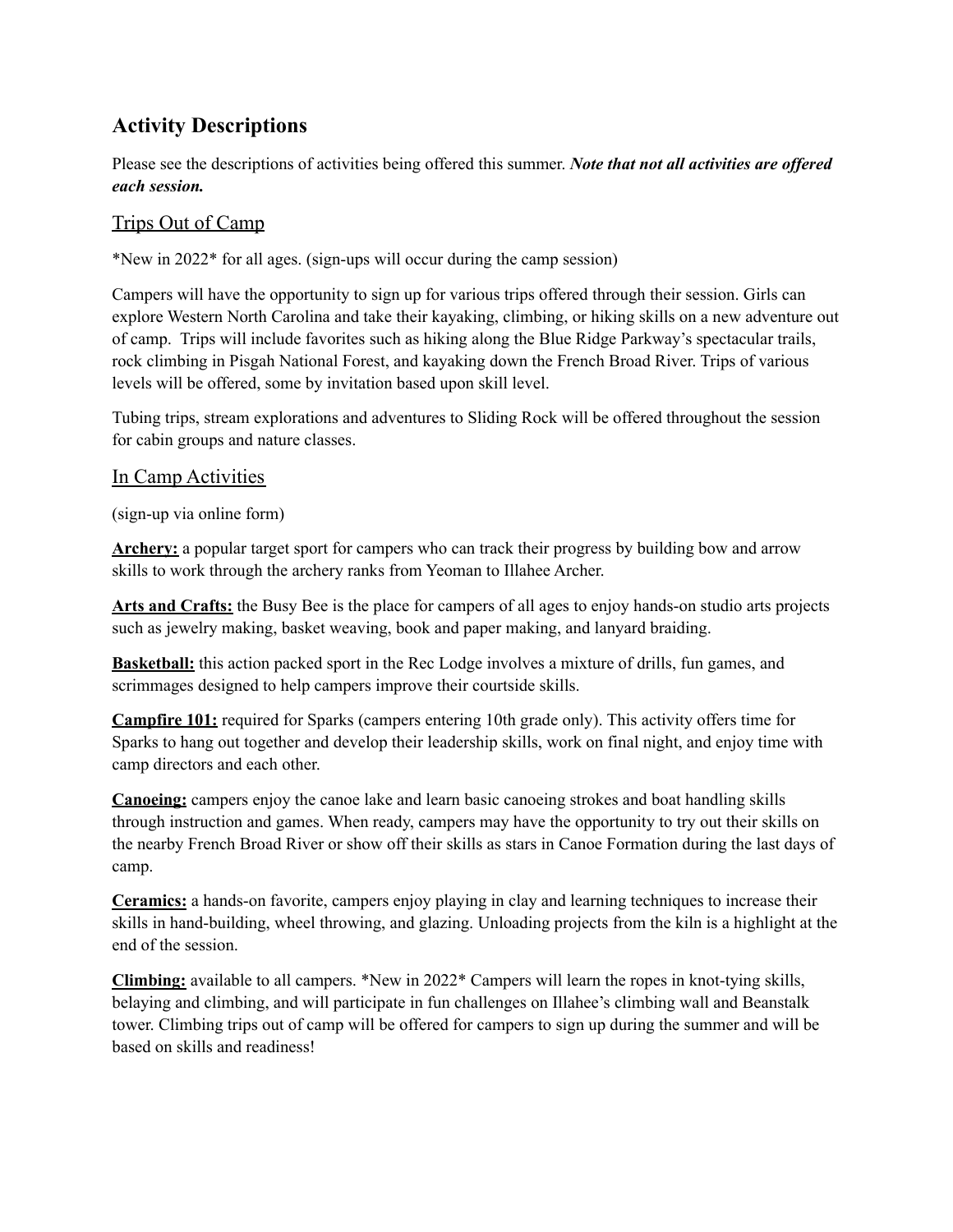**Cooking:** spicing it up in 2022, cooking is back! Campers will focus on dips, desserts, and creative snacks while learning basic baking and knife skills needed to be a future chef.

**Dance:** McLeod lodge offers studio space for campers to learn dance steps, groovy moves, and routines building up to a great final performance at the end of the session.

**Diving:** the diving dock is a great setting for a cannonball plunge and learning how to dive and flip when ready. A diving exhibition during the swim show lets girls show off their skills. For Illahee swimming level 5 or above.

**Drama (Behind the Scenes):** based in the costume room, this activity focuses on stage make-up, set design, and casting techniques to explore the world of theater from behind the curtain.

**Drama** (**Production**): campers work on acting techniques while interpreting roles in camp's musical theater production. A live performance is a camp highlight during the last week of camp.

**Faith and Fellowship: for campers entering eighth-eleventh grades**; explores Christian teachings and God's love in our daily lives; each summer offers a focus built around a specific book in the Bible. This activity offers time to share with peers and a mentor counselor in a relaxed small group setting.

**Fiber Arts:** campers explore fiber arts through lap looms, inkle looms, and floor looms as well as other weaving projects such as elaborate friendship bracelets, crocheting, and toe weaving.

**Field Hockey and Lacrosse:** this team sport activity includes time for basic instruction in both field hockey and lacrosse, building stick sport skills through drills and games. **For entering sixth graders and up**.

**Fitness for Fun:** fun and playful games to develop strength, cardio-vascular fitness, and improve coordination are the focus of this activity. **Recommended for campers through 6th grade.**

**Fitness for Life/Aerobics:** develops strength, flexibility, cardiovascular fitness, and improved coordination through strenuous aerobic activities including step aerobics and the Illahee circuit. **Recommended for campers in 7th grade and above.**

**Games! Games! Games!** \*New in 2022\* for all ages. What is summertime without a variety of "neighborhood" field games? Gather for Spud, Kick-the-Can, Spike-ball, 4-Square, Cross-Net, Cornhole, Sardines, Ultimate Frisbee and time to play non competitive sports for fun!

**Glee Club:** \*New in 2022\* for all ages. Sing, sing, sing! An acapella gathering to learn harmony and songs to perform. Help lead songs at campfire, worship or at camp wide events! A focus on bringing back old favorite camp songs along with popular music will make this a time for "joyful noise"!

**Gymnastics:** campers move at their own pace developing strength and flexibility through stretching, tumbling skills, and work on the balance beam. An end of camp gymnastics exhibition allows campers to have time in the spotlight.

**Horse Management:** (old Horsing Around made new) a great class for any level rider interested in building skills and working through the Illahee riding levels. During these unmounted lessons campers learn all things in horse care: nutrition, grooming and maintenance, health care, and handling. This is a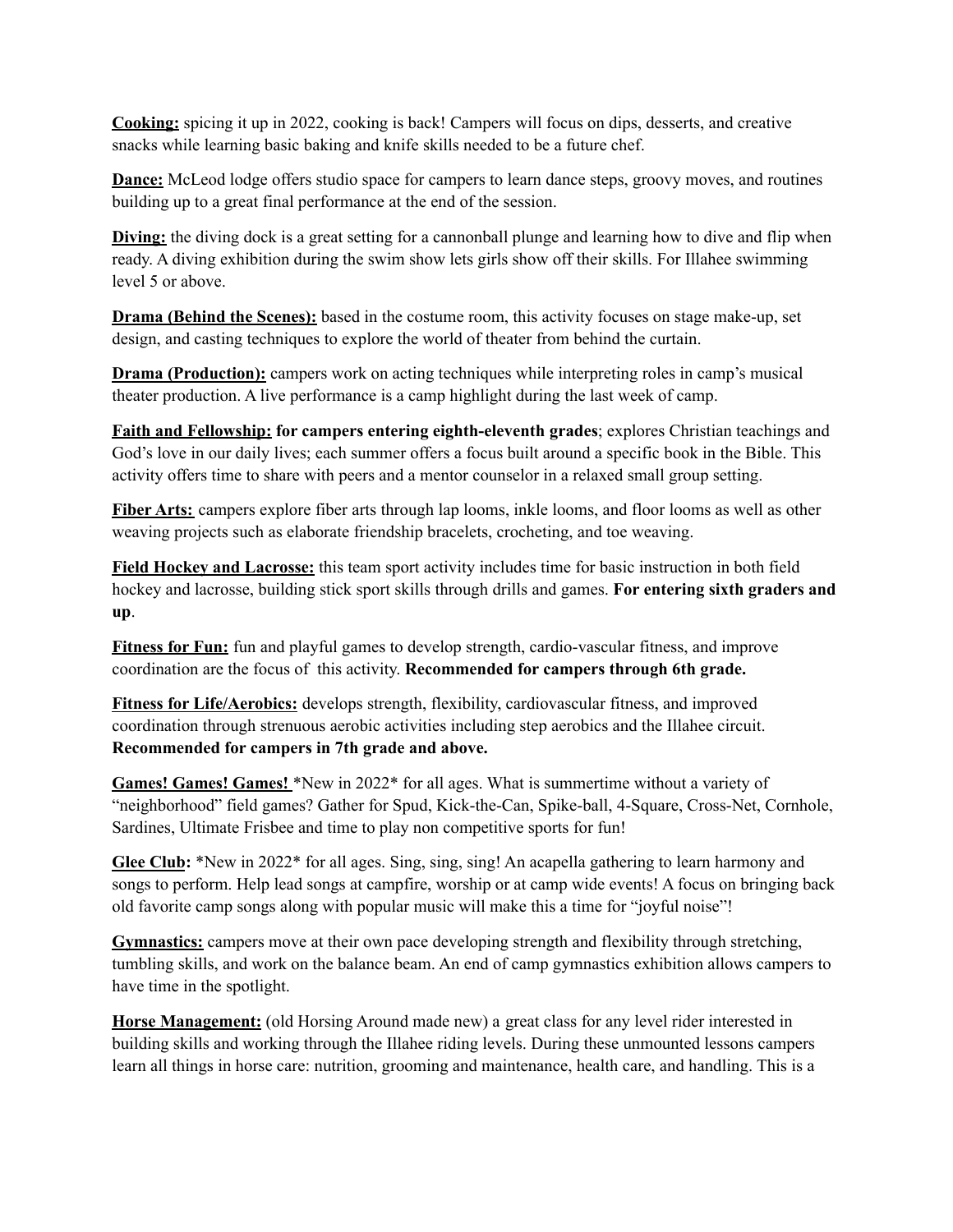great activity for girls who love time at the barn and want to build responsibility and independence. A camper may sign up for both Horse Management and Riding.

**Horseback Riding:** camp riders enjoy hunt seat instruction in three mounted lessons per week built around a walk, trot, canter progression. Any camper may take riding; helmets are provided, but each camper must wear her own pants. If the camper has boots, please bring them. Some riding boots are available at camp. (Rain boots and hiking boots with lug soles are neither safe nor appropriate.) Please estimate your daughter's riding level on the activity form. She will be assigned to lessons accordingly after classification at camp. For additional ground lessons, see "Horse Management".

**Kayaking:** \*New in 2022\* for all campers who are in swim level 5 or above. Campers learn and progress in kayaking skills on our lake starting with the wet exit and building to a roll, with paddling practice, rescue techniques and games in between! Note: This activity is for two periods.

**Nature:** hands-on exploration of the natural world around camp. Small animals, hikes, nature crafts, and field trips are all part of the nature program. Plant identification, stream exploration, turtle tracking, and critter hunts are highlights. The nature activity is home base for chickens, goats, rabbits, snakes, turtles, and other animals that girls can get to know during the activity.

**Painting:** the "Ladybug" studio is the spot for drawing and painting with watercolors and acrylics. Campers learn various techniques and enjoy sketching their favorite camp scenes such as McLeod lodge, the Beanstalk, the lilies, the bell or swim lake and then fill in with color.

**Pickleball:** \*New in 2022\* for all ages. Join those who want a little more time on the tennis courts and learn to love a game that combines ping pong, badminton, and tennis. Whether a low key rally OR highly competitive match is your style, it is guaranteed fun!

**Puppetry:** \*available in all sessions for 2022\* we can all say "Pup Pup Puppetry!" to cheer for this activity where campers develop their own storyline and work together to create a script and cast of characters. Creating the puppets, props, and developing the characters leads up to the end-of-session puppet show.

**Riflery:** an Illahee favorite, riflery emphasizes gun safety as girls improve their target skills on 0.177 caliber BB and air rifles to work through Illahee's levels from the marksman to expert rankings, including prone, seated, and standing shooting positions.

**Running Club:** for girls who want to stay in shape for sports or to learn about running as a lifelong sport for fun and fitness. The program is tailored for both beginner and experienced runners who want to enjoy Illahee's trails. Appropriate footwear needed.

**Sew Unique:** create your own unique projects while learning a variety of useful stitches and embroidery techniques, as well as assembling projects on a sewing machine.

**Soccer:** a popular teamsport with campers who enjoy scrimmages and drills to help them improve their game. Bring soccer cleats if you have them.

**Swimming: Campers are required to participate in instructional swimming until they complete Illahee's level 6 or the equivalent** which is based on the American Red Cross program. The Illahee waterfront is an important area of camp and we emphasize the need for campers to be strong swimmers and to develop this important life skill. Please send a copy of certification to camp if Level 6 is completed